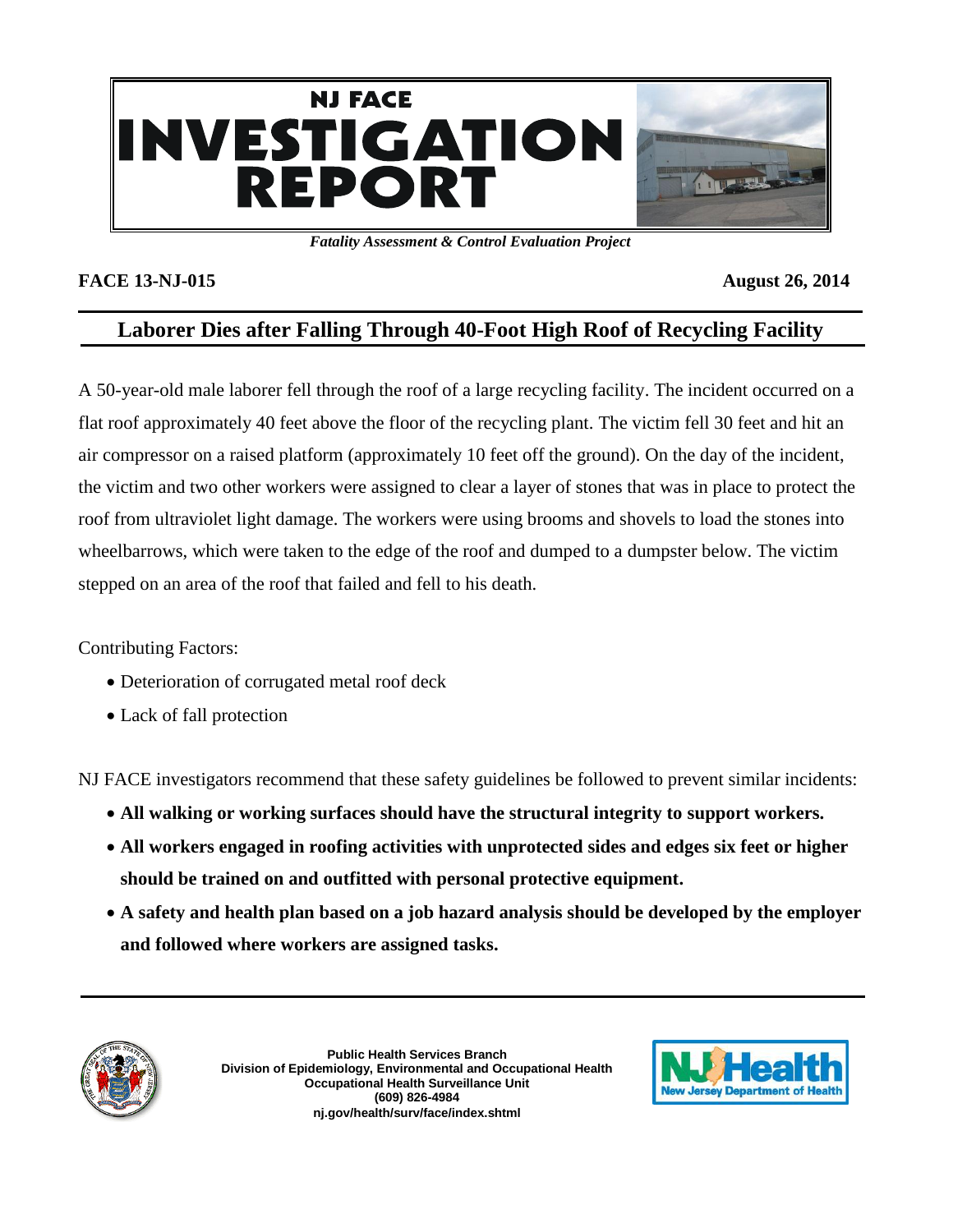#### **INTRODUCTION**

In Spring 2013, NJ FACE staff was notified of the death of a 50-year-old, 180-pound male laborer who died after falling through the roof of a recycling facility. The 500-foot-long and 75-foot-wide recycling facility was located in an industrialized area of southern NJ. The victim had worked for the company that owned the facility as a laborer on-and-off for about one year. Training was conducted on site by the employer.

A NJ FACE investigator contacted the OSHA Area office and conducted a concurrent investigation. Additional information was obtained from the medical examiner's report, death certificate, police report, and the news.

#### **INVESTIGATION**

The incident occurred on a mostly clear (scattered clouds), March day (approximately 31<sup>o</sup>F at the time of the incident, wind speed was up to 11 mph, and no recorded precipitation). The incident site was a large 35- to 40-year-old steel building, with the original roof, that housed a recycling facility of nonconsumables (plastics, aluminum, cardboard, etc.). The building was located in an industrialized area of southern NJ. The owner of the building leased the space to the recycling facility, and was in charge of the maintenance of the structure. Three general laborers (nonunion), one of whom was the decedent, worked for the company that owned the building. Their job tasks primarily consisted of yard work. After the building tenant complained of roof leaks, the building owner assigned these three laborers to clean stones off the flat part of the roof in order to expose areas where roof repairs were needed. The roof was approximately two inches thick and consisted of various layers of material (Figure 1). The roof base was corrugated metal decking and was topped with loose stone for protection from ultraviolet light.

On the day of the incident, the three workers arrived on site at approximately 8 am, and used an articulating boom aerial lift to ascend onto the roof. The equipment (brooms, shovels, and wheelbarrows) needed to clear the stones were already on the roof. Fall protection equipment was not used. It had been anticipated that the job would take seven days to complete and would be conducted onand-off for three weeks. The incident occurred on the fourth day.

At the time of the incident, the decedent and two co-workers had split into two groups, with the decedent working about 250-feet away from the other workers (Figure 2). The stones were swept into lines, and then shoveled into wheelbarrows which, when filled, were brought to the edge of the roof and dumped

2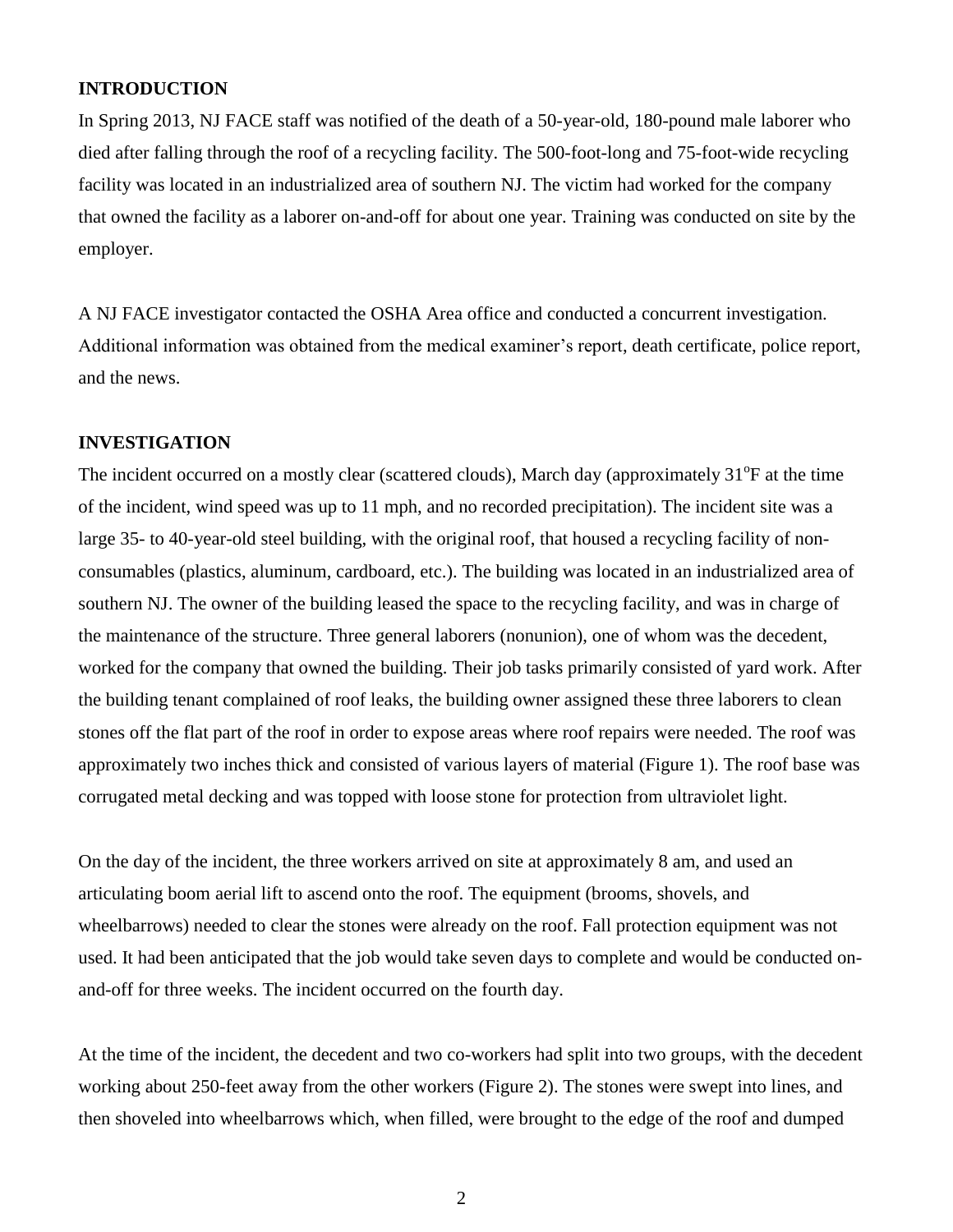into a dumpster on the ground. While sweeping stones, the two coworkers noticed that the decedent was no longer on the roof. Thinking he had descended down for a break, they continued their work. Shortly afterwards, one of the workers received a call that someone had fallen off the roof. They rushed over to near where the deceased was working and found a hole in the roof (Figures 3-4). The coworkers saw him lying on a raised platform that held an air compressor, about 30 feet below. An employee of the recycling company called 9-1-1, and the victim was declared dead at the scene.



**FIGURE 1:Cross section of roof (not to scale).**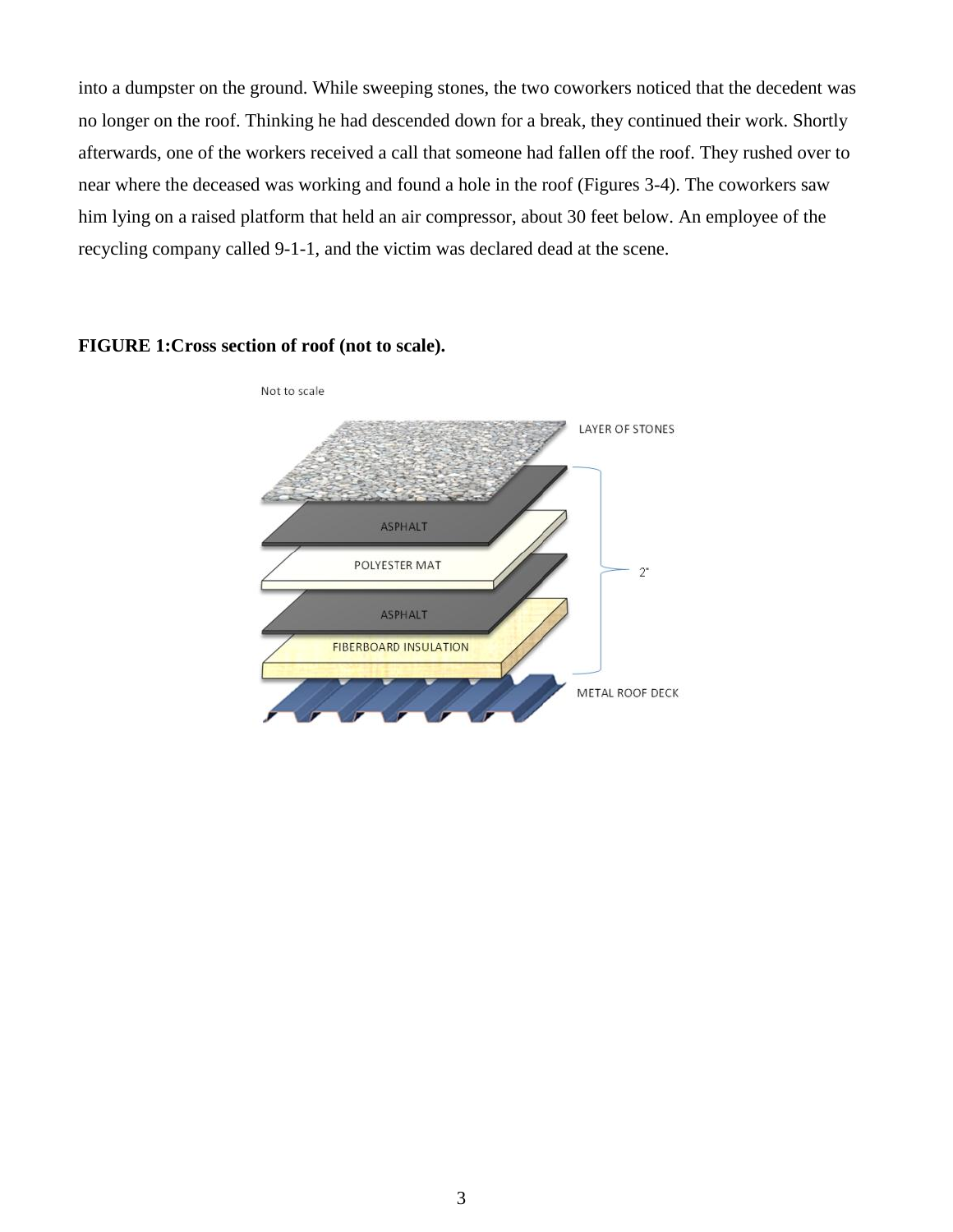

**FIGURE 2. Scene at time of incident with location of where victim fell through the roof.**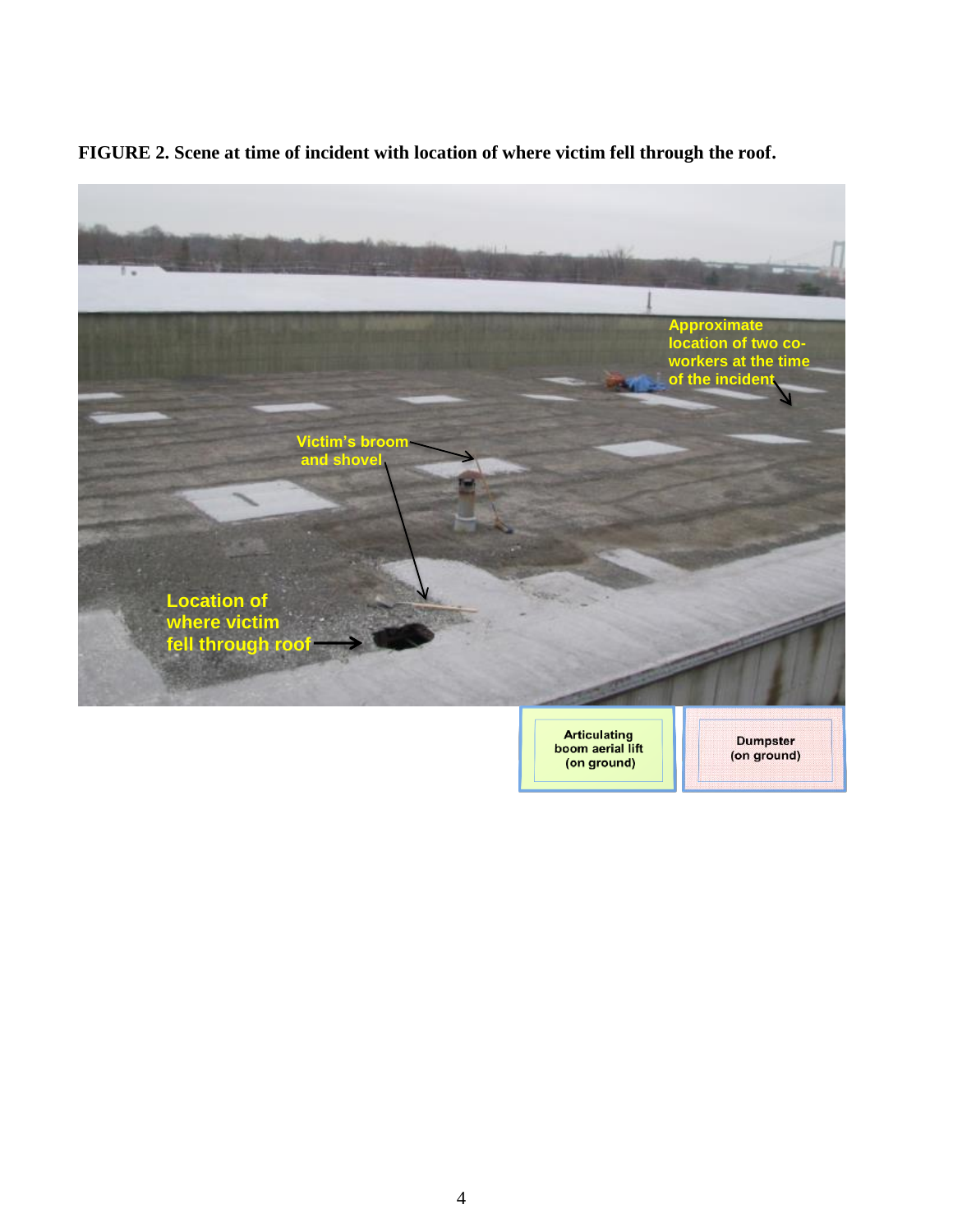**FIGURE 3. Close up of roof where victim fell.**



**FIGURE 4. Pictures from inside plant, underneath where victim fell (left: hole had been repaired since the incident; right: close up of hole on day of incident).**

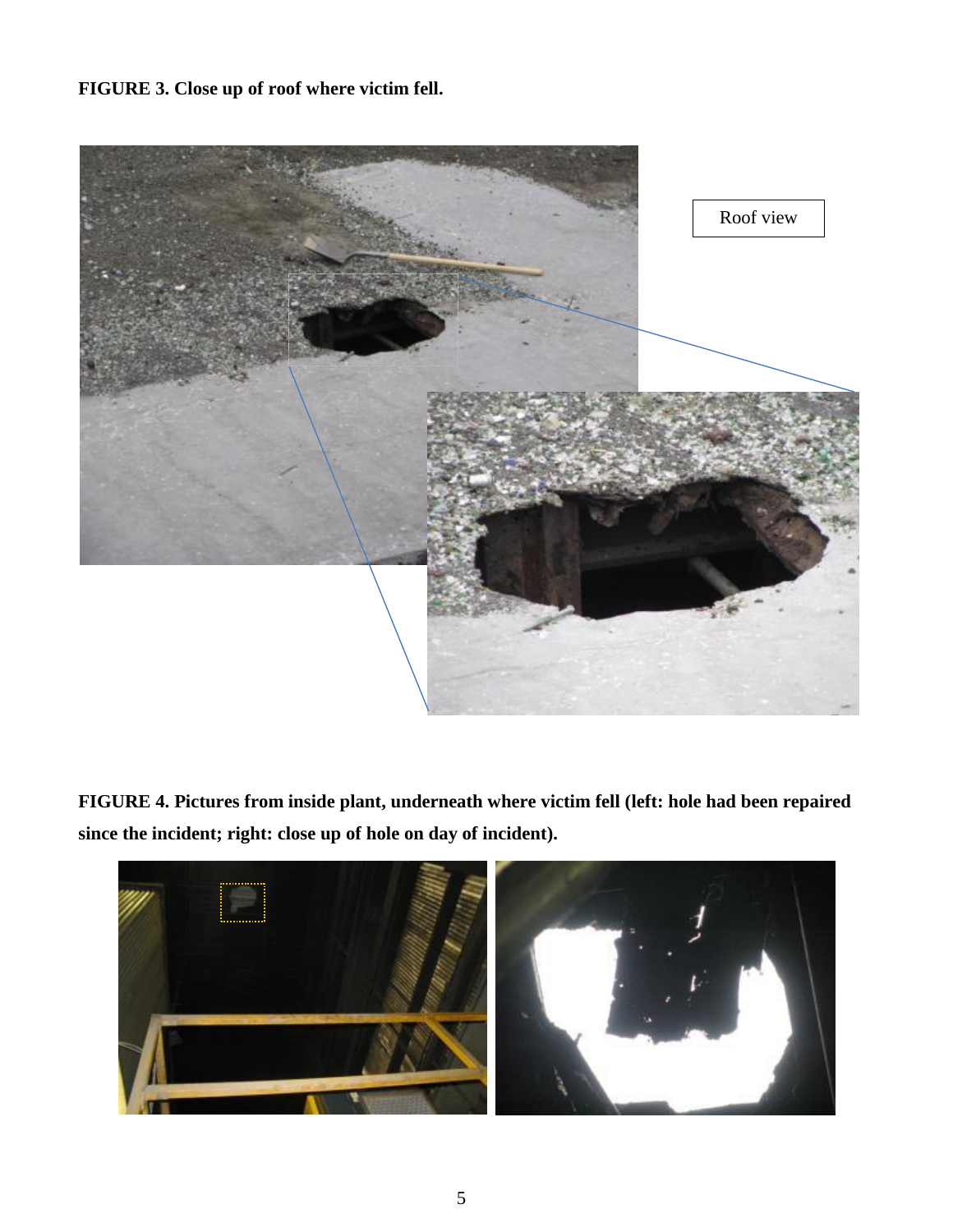#### **RECOMMENDATIONS/DISCUSSIONS**

# **Recommendation #1: All walking or working surfaces should have the structural integrity to support workers.**

**Discussion:** According to OSHA's fall protection standard (29 CFR 1926.501), any walking or working surface should be structurally sound, and employees should only be allowed to walk/work on surfaces that can support their weight.<sup>1</sup> In this case, the roof where the workers were clearing stones had areas where the steel decking had rusted/deteriorated. A thorough inspection of the roof from the inside may have revealed the issues with the underlying metal roof deck. The damaged areas may only be detectable through visual inspection from the inside of the building. In addition, water invading through deterioration at specific points can travel across beams/joists and drip to the ground in different locations. NJ FACE recommends developing a roof inspection checklist, and/or hiring a roofing expert to conduct a thorough investigation. An example of a roof inspection checklist can be found at the following: [http://www.gcr1.com/fpc/checklist.pdf.](http://www.gcr1.com/fpc/checklist.pdf)

# **Recommendation #2: All workers engaged in roofing activities with unprotected sides and edges six feet or higher should be trained on and outfitted with personal protective equipment.**

**Discussion:** As per 29 CFR 1926.501 (b)(10), any employee engaged in roofing activities on low-slope roofs with unprotected sides and edges 6 feet or more above a lower level must have fall protection.<sup>2</sup> Options for fall protection include guardrails, safety nets, fall arrest systems or a combination of the three with a warning line system. NJ FACE recommends a combination of guardrails and a personal fall arrest system consisting of a harness with retractable lanyard anchored to a secure point. These systems are inexpensive and easy to use and install, and provide minimum interference with job tasks. When workers are working at heights greater than six feet and are outfitted with fall arrest systems, training should be provided on fall hazards and the proper use of fall protection equipment.

Although guardrails would not have prevented the incident, NJ FACE recommends their use on any flat roof. Additionally, the job task of pushing the wheelbarrow to the edge of the roof and dumping collected stones (especially without guardrails) was very dangerous, an alternative method should have been adopted (such as the use of an enclosed chute).

# **Recommendation #3: A safety and health plan based on a job hazard analysis should be developed by the employer and followed where workers are assigned tasks.**

**Discussion:** Employers should conduct a job hazard analysis, with the participation of employees, of all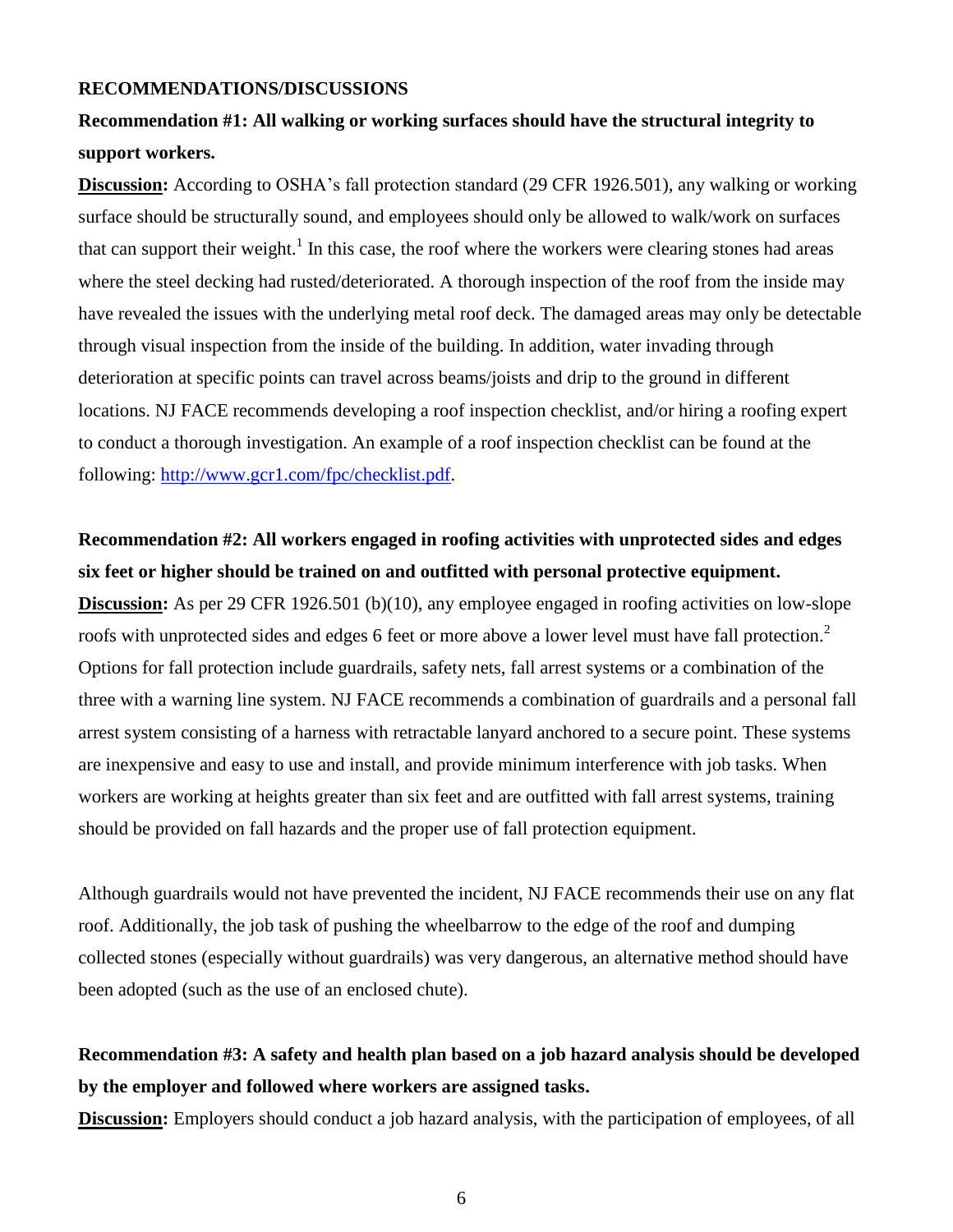work areas and job tasks. A job hazard analysis should begin by reviewing the work activities for which the employee is responsible, and the equipment that is needed. Each task is further examined for mechanical, electrical, chemical, or any other hazard the worker may encounter. A source of information on conducting a job hazard analysis can be obtained from the US Department of Labor.<sup>3</sup> Additional resources also be found in the Appendix.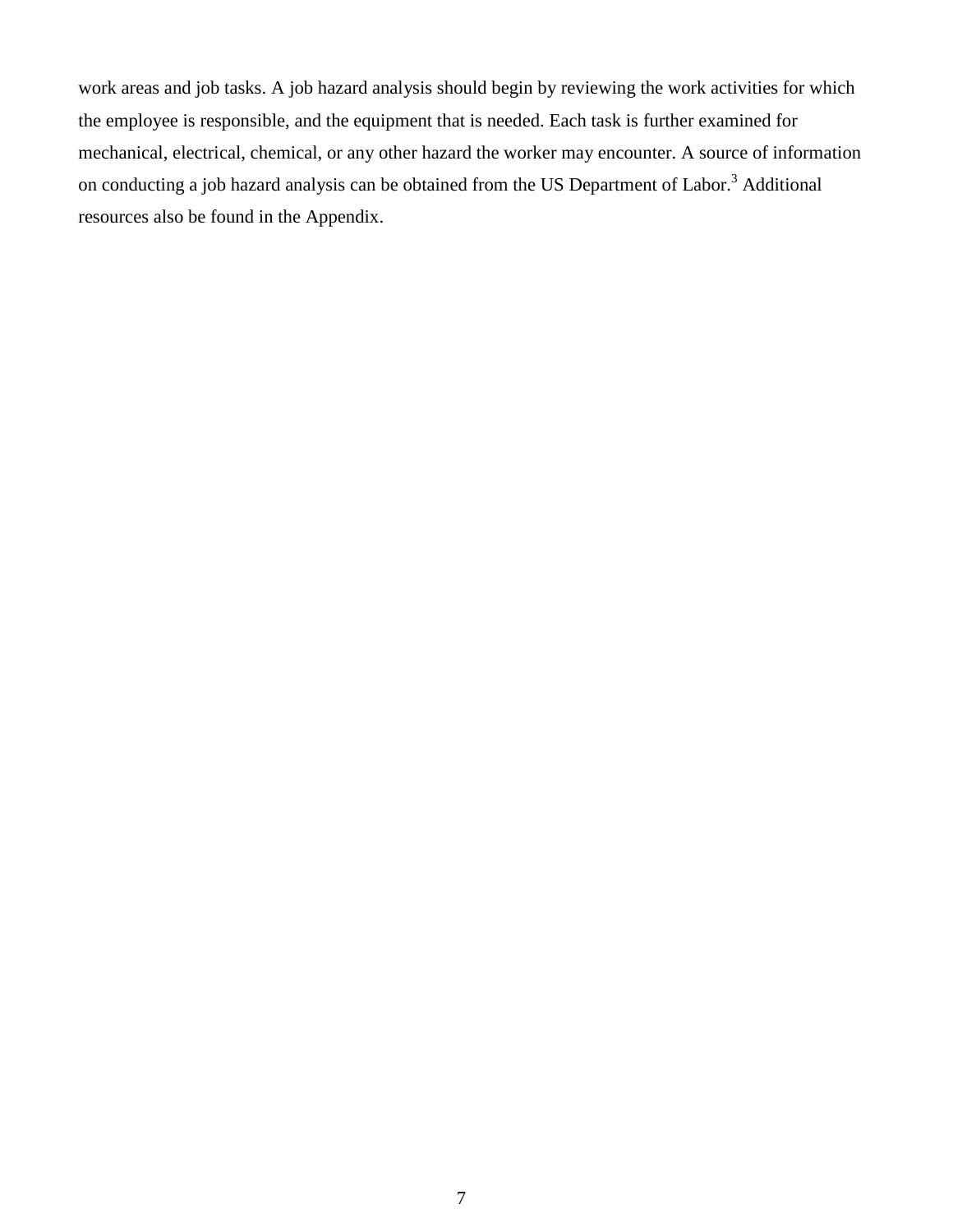### **APPENDIX**

### **RECOMMENDED RESOURCES**

It is essential that employers obtain accurate information on health, safety, and applicable OSHA standards. NJ FACE recommends the following sources of information which can help both employers and employees:

## **U.S. Department of Labor, Occupational Safety & Health Administration (OSHA)**

Federal OSHA can provide information on safety and health standards on request. OSHA has several offices in New Jersey that cover the following counties:

| <b>EXAMPLE Hunterdon, Middlesex, Somerset, Union, and Warren counties732-750-3270</b> |  |
|---------------------------------------------------------------------------------------|--|
|                                                                                       |  |
|                                                                                       |  |
| <b>Example 2.5 Atlantic, Burlington, Cape May, Camden, Cumberland, Gloucester,</b>    |  |
|                                                                                       |  |
| $\Box$ Web site: www.osha.gov                                                         |  |

#### Web site: *[www.osha.gov](http://www.osha.gov/)*

### **New Jersey Public Employees Occupational Safety and Health (PEOSH) Program**

The PEOSH Act covers all NJ state, county, and municipal employees. Two state departments administer the Act; the NJ Department of Labor and Workforce Development (NJDLWD), which investigates safety hazards, and the NJ Department of Health (NJDOH) which investigates health hazards. PEOSH has information that may also benefit private employers.

NJDLWD, Office of Public Employees Safety

**Telephone: 609-633-3896** 

Web site: *[www.nj.gov/labor/lsse/lspeosh.html](http://www.nj.gov/labor/lsse/lspeosh.html)*

### NJDOH, Public Employees Occupational Safety & Health Program

Telephone: 609-984-1863

Web site: *[www.nj.gov/health/peosh](http://www.nj.gov/health/peosh)*

### On-site Consultation for Public Employers

Telephone: 609-984-1863 (health) or 609-633-2587 (safety)

Web site: www*[.state.nj.us/health/eoh/peoshweb/peoshcon.htm](http://www.state.nj.us/health/eoh/peoshweb/peoshcon.htm)*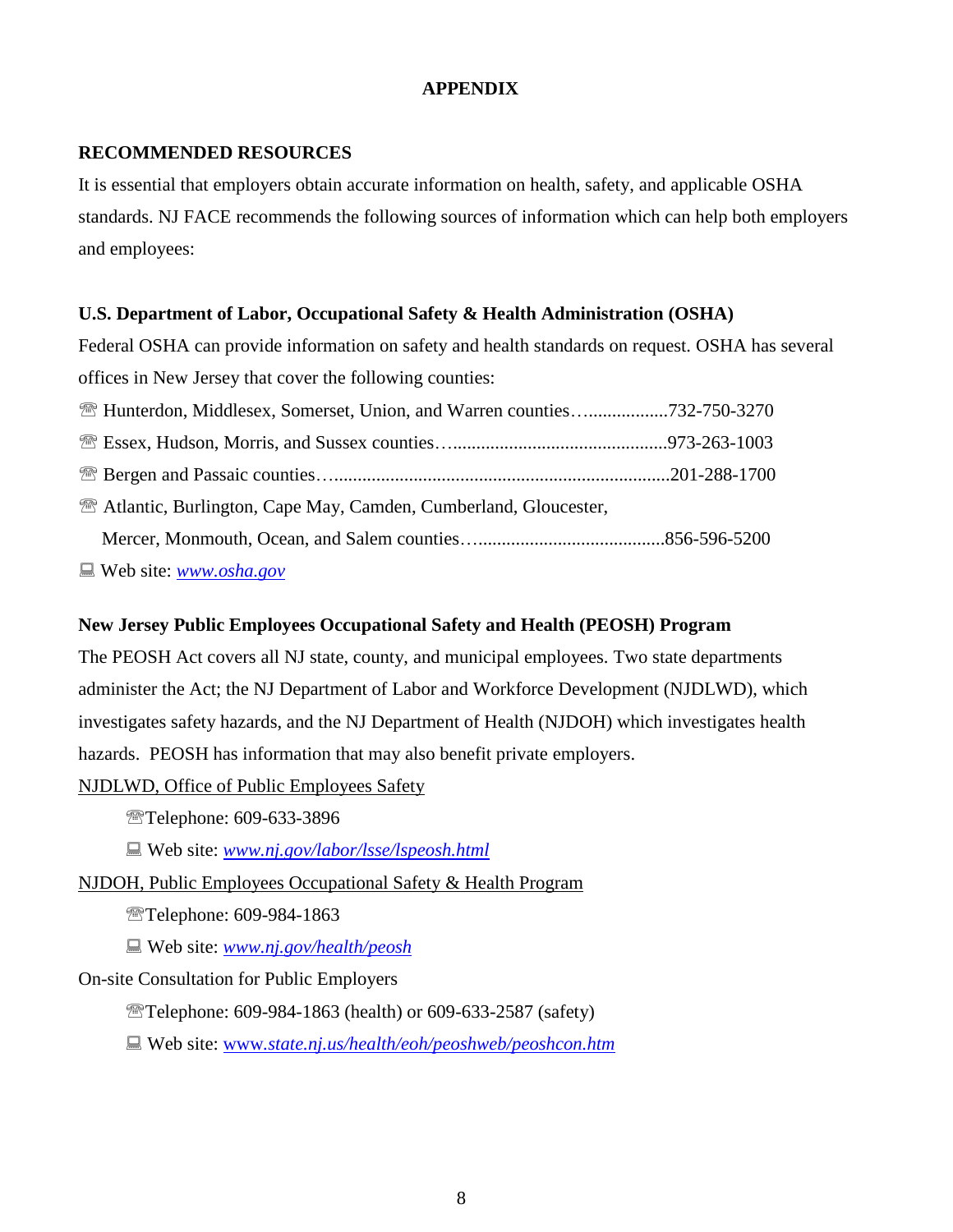## **New Jersey Department of Labor and Workforce Development, Occupational Safety and Health**

## **On-Site Consultation Program**

This program provides free advice to private businesses on improving safety and health in the workplace and complying with OSHA standards.

- Telephone: 609-984-0785
- Web site: *[www.nj.gov/labor/lsse/lsonsite.html](http://www.nj.gov/labor/lsse/lsonsite.html)*

### **New Jersey State Safety Council**

The New Jersey State Safety Council provides a variety of courses on work-related safety. There is a charge for the seminars.

- Telephone: 908-272-7712.
- Web site: *[www.njsafety.org](http://www.njsafety.org/)*

## **The Campaign to Prevent Falls in Construction**

The Campaign is a joint effort by government-labor-management to address the top cause of construction industry fatalities.

 Web sites: *[www.stopconstructionfalls.com;](http://www.stopconstructionfalls.com/) <https://www.osha.gov/stopfalls/>*; *[http://www.cdc.gov/niosh/construction/stopfalls.html;](http://www.cdc.gov/niosh/construction/stopfalls.html)* 

### **Internet Resources**

Other useful Internet sites for occupational safety and health information:

- CDC/NIOSH *[www.cdc.gov/niosh](http://www.cdc.gov/niosh)*
- USDOL Employment Laws Assistance for Workers and Small Businesses *[www.dol.gov/elaws](http://www.dol.gov/elaws)*
- National Safety Council *[www.nsc.org](http://www.nsc.org/)*
- NJDOH FACE reports *[www.nj.gov/health/surv/face/index.shtml](http://www.nj.gov/health/surv/face/index.shtml)*
- CDC/NIOSH FACE *[www.cdc.gov/niosh/face/faceweb.html](http://www.cdc.gov/niosh/face/faceweb.html)*
- OSHA *[www.osha.gov](http://www.osha.gov/)*
- ANSI *[www.ansi.org](http://www.ansi.org/)*

#### **REFERENCES**

1. Occupational Safety and Health Administration (OSHA). *Duty to have fall protection, General*; 29 CFR 1926.501(a)(2).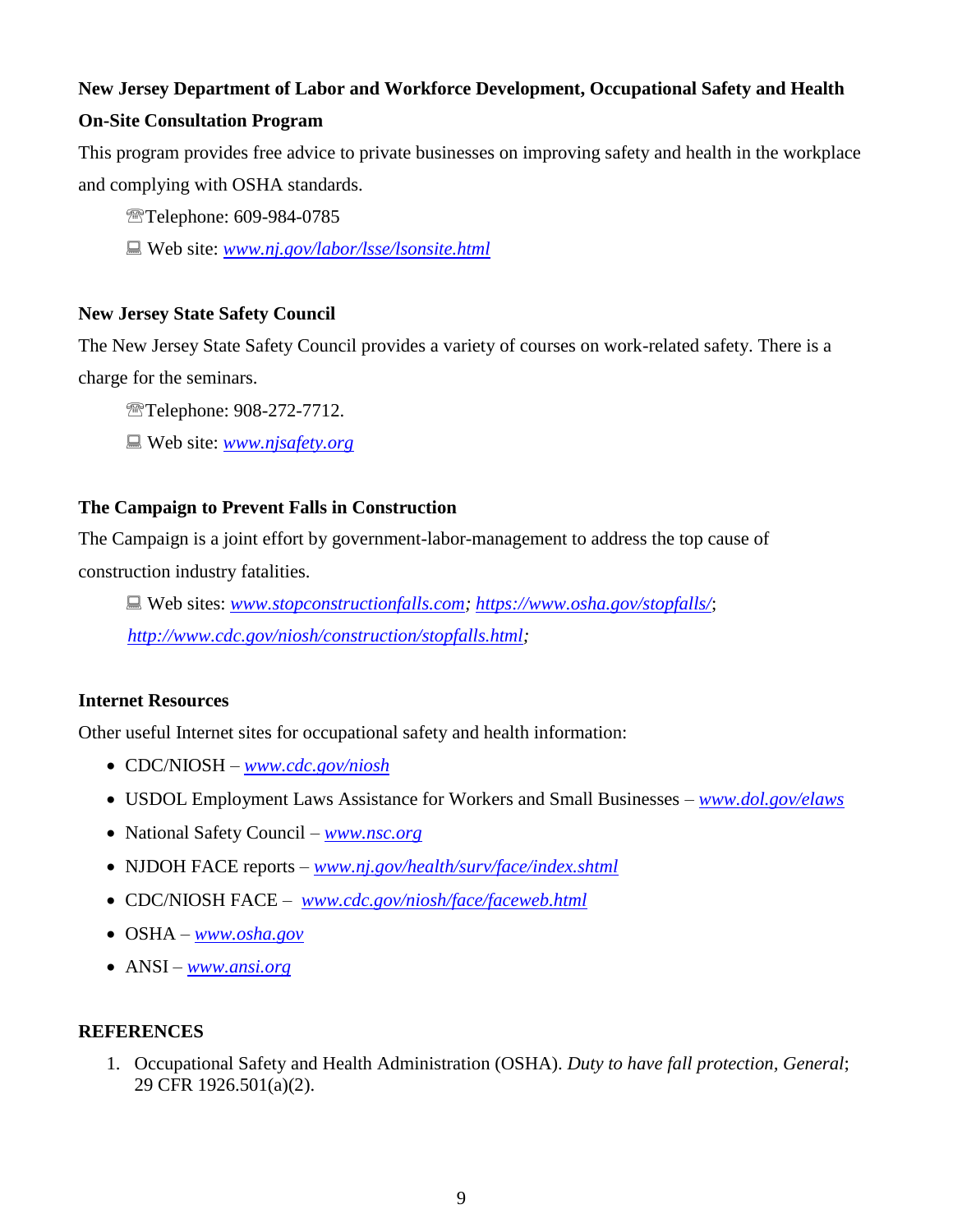- 2. Occupational Safety and Health Administration (OSHA). *Duty to have fall protection, Roofing work on Low-slope roofs*; 29 CFR 1926.501(b)(10)
- 3. *Job Hazard Analysis*. US Department of Labor Publication # OSHA-3071, 1998 (revised). USDOL, OSHA Publications, PO Box 37535, Washington DC 20013-7535